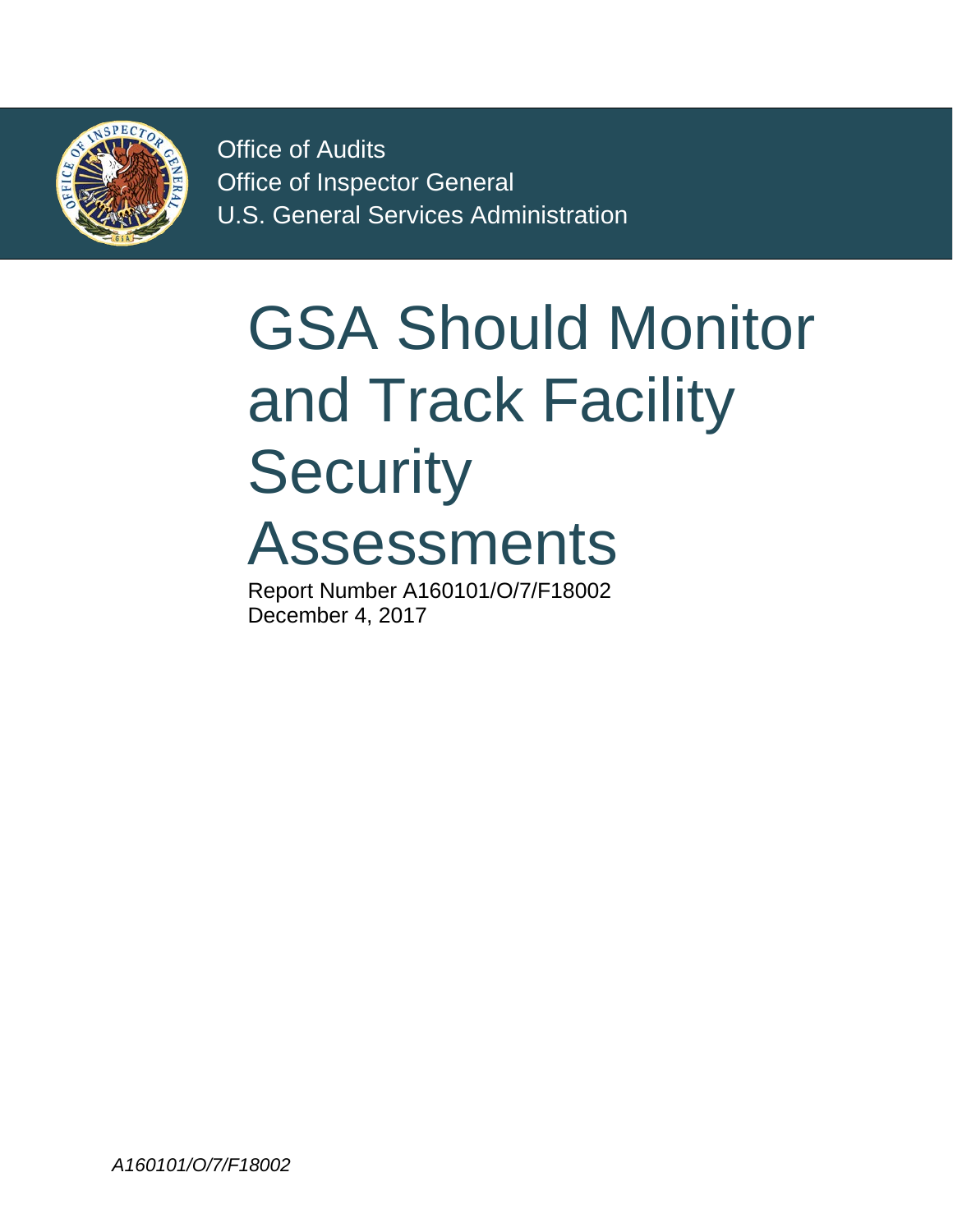## *Executive Summary*

**GSA Should Monitor and Track Facility Security Assessments** Report Number A160101/O/7/F18002

December 4, 2017

## **Why We Performed This Audit**

 We performed an audit of GSA's receipt and use of facility security assessment reports developed by the Department of Homeland Security's Federal Protective Service (FPS). The audit was performed based on GSA Office of Mission Assurance's (OMA) concerns about the lack of facility security assessments conducted on GSA buildings. infrastructure as one of GSA's major management challenges. [1](#page-1-0) Our objectives were to determine: (1) whether GSA received facility security assessment reports from FPS; (2) how GSA monitored and used reports received; and (3) the effect if GSA did not receive the facility security assessment reports. Furthermore, in fiscal years 2016 and 2017, we identified safeguarding federal

## **What We Found**

 GSA should be using facility security assessment reports to ensure the protection of its buildings and its tenants. According to OMA and GSA's Public Buildings Service (PBS) issues that can be corrected. However, we found that GSA did not have the facility security assessment reports for most of the buildings we sampled. management officials, PBS property managers should receive facility security assessment reports from FPS and review the reports to identify countermeasures and

#### **What We Recommend**

We recommend that the GSA Acting Administrator:

- 1. Implement policies and procedures to:
	- a. Monitor and track facility security assessment reports. This should include developing an automated methodology to track whether PBS received the facility security assessment reports.
	- b. Require that PBS and OMA officials follow up with FPS when reports are not received.
- 2. Require training for PBS property managers on the use of facility security assessment reports.

In its response, GSA concurred with our recommendations. GSA's comments are included in their entirety in *Appendix B*.

l

<span id="page-1-0"></span> <sup>1</sup>*The Office of Inspector General's Assessment of GSA's Major Management Challenges* (October 2015 and October 2016).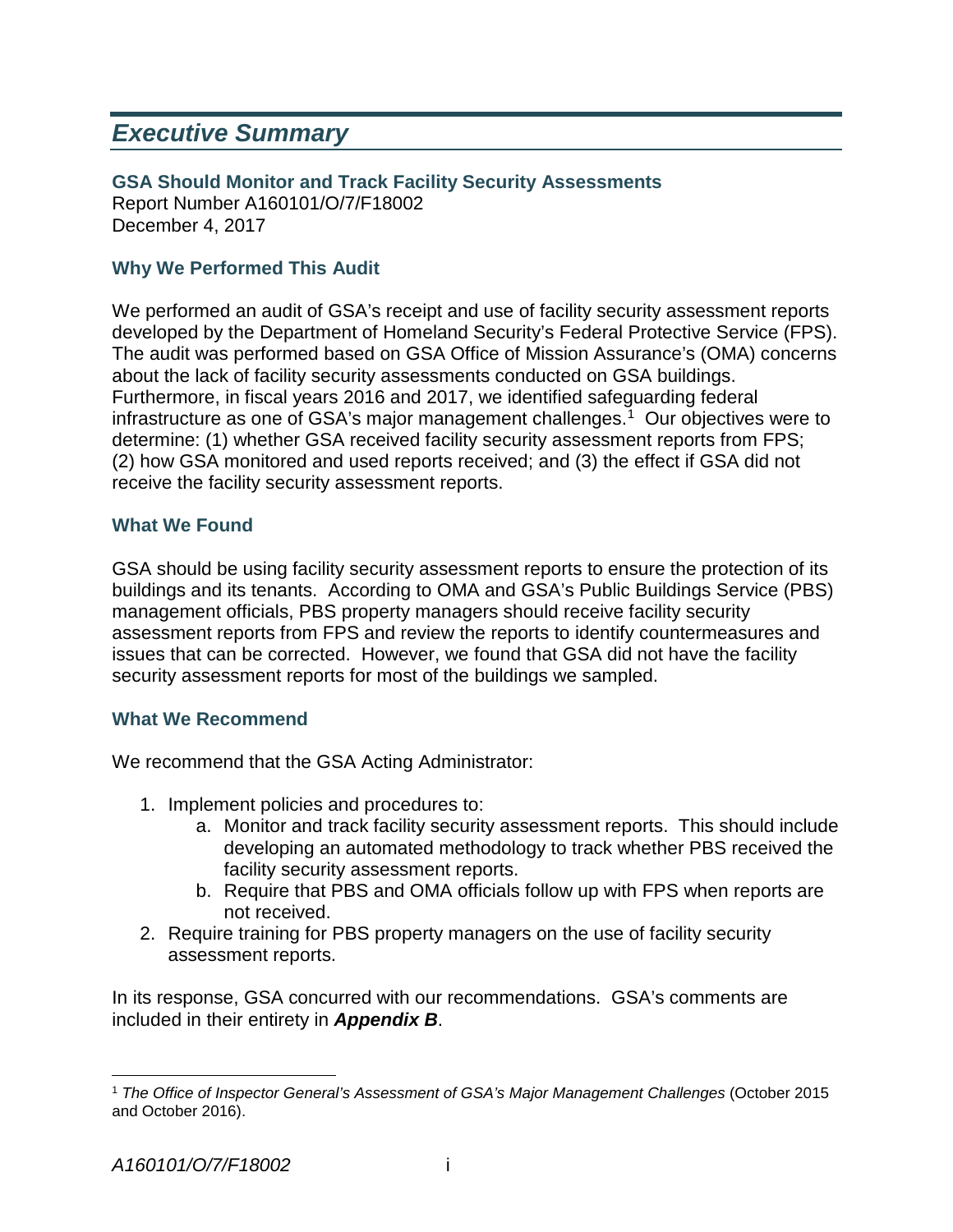## *Table of Contents*

|--|

## **Results**

*Finding – To fulfill its building protection responsibilities, GSA should ensure that it [receives and uses facility security assessment reports..............................5](#page-7-0)* 

## **Appendixes**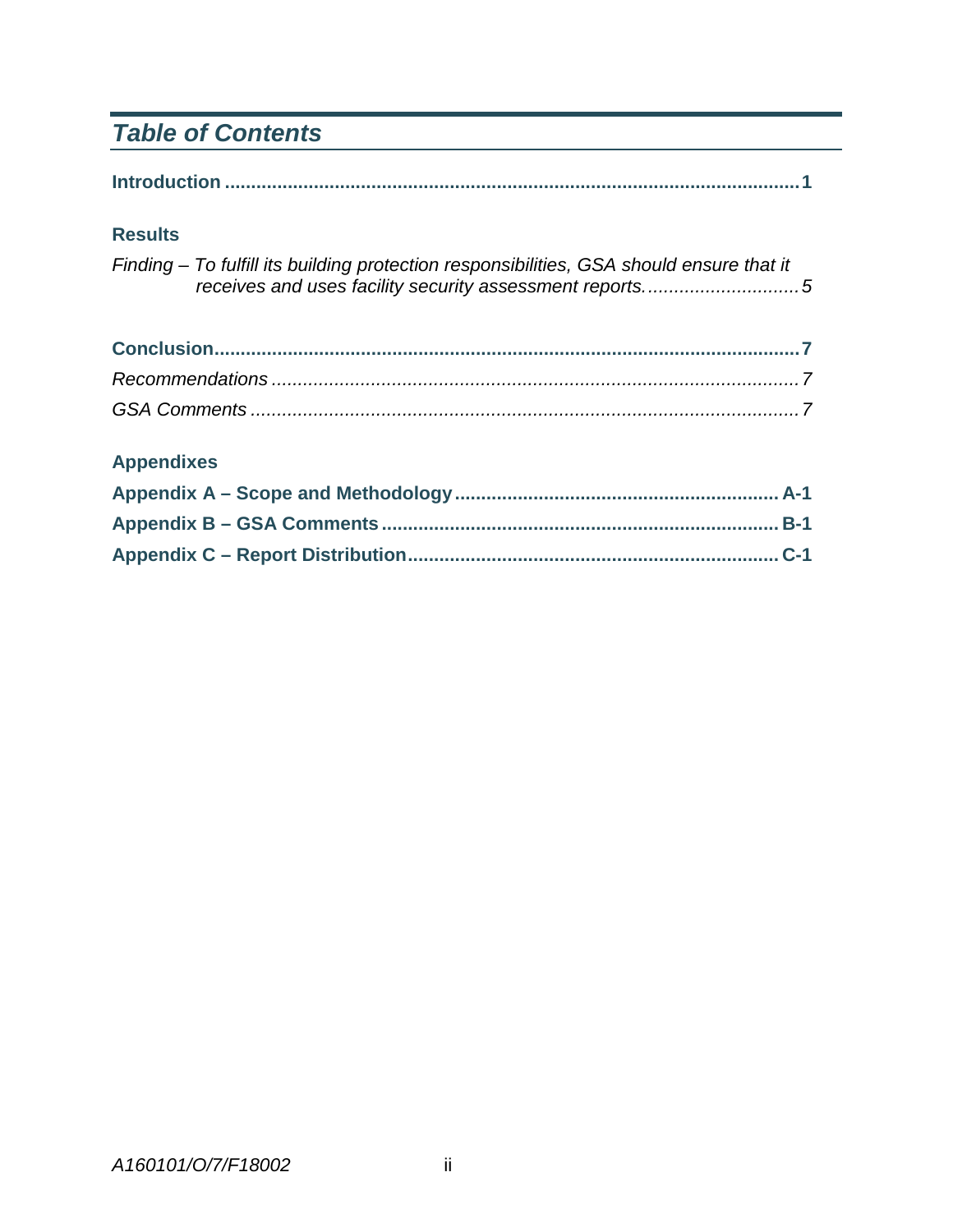## *Introduction*

 developed by the Department of Homeland Security's (DHS's) Federal Protective We performed an audit of GSA's receipt and use of facility security assessment reports Service (FPS).

## **Purpose**

 Mission Assurance (OMA). Also, in fiscal years 2016 and 2017, we identified We performed this audit in response to concerns expressed by the GSA Office of safeguarding federal infrastructure as one of GSA's major management challenges.<sup>[2](#page-3-0)</sup>

## **Objectives**

 (3) the effect if GSA did not receive the facility security assessment reports. Our objectives were to determine: (1) whether GSA received facility security assessment reports from FPS; (2) how GSA monitored and used reports received; and

See *Appendix A* – Scope and Methodology for additional details.

## **Background**

## **GSA and DHS Roles and Responsibilities**

 for the civilian federal government. In this role, GSA acquires space on behalf of federal November 2002, FPS was a division within GSA's Public Buildings Service (PBS), threats, and vulnerabilities at GSA buildings. GSA and DHS share responsibility for protecting federal buildings. GSA is the landlord agencies and is responsible for operations, maintenance, and protection of federal buildings and grounds under the custody and control of the GSA Administrator. Prior to responsible for GSA's physical security and law enforcement missions. FPS's responsibilities included performing physical security surveys to assess the risks,

 responsible for protecting GSA's owned and leased buildings. Under DHS, FPS's responsibilities include: (1) protecting federal employees and visitors in over 9,000 federal properties; (2) enforcing laws, building rules, and regulations; and In November 2002, the Homeland Security Act transferred FPS to DHS, making DHS (3) investigating crimes.

 Executive Order 12977 established the Interagency Security Committee (ISC) to evaluate security standards and establish policies for security in federal buildings.<sup>[3](#page-3-1)</sup> In February 2003, this order was amended by Executive Order 13286 to name DHS as the

<span id="page-3-0"></span>l  <sup>2</sup>*The Office of Inspector General's Assessment of GSA's Major Management Challenges* (October 2015 and October 2016).

<span id="page-3-1"></span><sup>3</sup> The President signed Executive Order 12977 on October 19, 1995.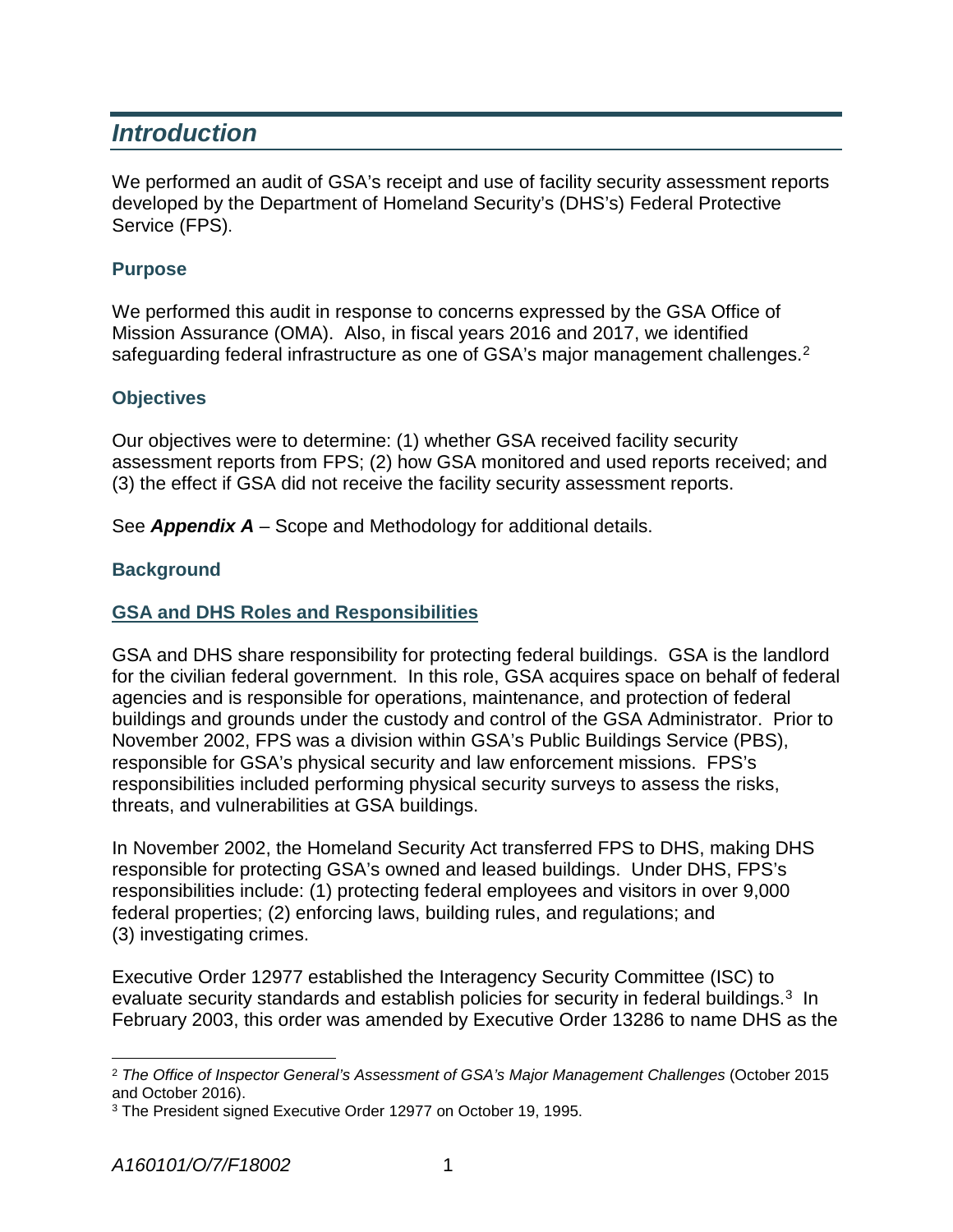<span id="page-4-0"></span> risks including threats, vulnerabilities, and potential consequences; and recommending appropriate countermeasures for GSA-owned and leased buildings. head of the ISC. According to *The Risk Management Process for Federal Facilities*, a standard issued by the ISC, FPS is responsible for identifying and analyzing security

 lighting, vehicular barriers, guard booths, blast resistant windows, and door locks. GSA  is also responsible for coordinating with FPS to ensure tenants' security. *Figure 1*  illustrates GSA's and DHS's building security roles and responsibilities. After the transfer of FPS to DHS, GSA retained some protection authorities. GSA protection responsibilities include installing building-related fixtures such as fencing,

## **Figure 1 – GSA's and DHS's Building Security Responsibilities**

| <b>Agency</b>                | <b>Security Responsibilities</b>                                                                                                                                                                                                                                                                                                                                                                                                                                                                                                                                                                                                                                                                                                                                                                                                                                                                                                                   |
|------------------------------|----------------------------------------------------------------------------------------------------------------------------------------------------------------------------------------------------------------------------------------------------------------------------------------------------------------------------------------------------------------------------------------------------------------------------------------------------------------------------------------------------------------------------------------------------------------------------------------------------------------------------------------------------------------------------------------------------------------------------------------------------------------------------------------------------------------------------------------------------------------------------------------------------------------------------------------------------|
| <b>GSA</b>                   | Facility maintenance - Conduct any repairs or alterations that affect<br>$\bullet$<br>operation of building security equipment.<br>Space and services - Provide space and building services to FPS.<br>$\bullet$<br>Security fixtures - Provide physical security measures that are part of<br>$\bullet$<br>the building including physical access control systems, vehicle barriers,<br>bollards, and guard booths.<br><b>Equipment storage space</b> – Provide space for FPS communication<br>٠<br>equipment.                                                                                                                                                                                                                                                                                                                                                                                                                                    |
| <b>DHS</b>                   | Security equipment - Install, maintain, and repair items that are not part<br>$\bullet$<br>of the building and easily removable, including x-ray machines, closed<br>circuit television, and intrusion alarms.<br>Protective security officers - Coordinate all contract guard services.<br>٠<br>These officers control access to the facility, monitor security equipment,<br>and check employee and visitor identification.<br>Alarm monitoring/notification - Monitor security systems, dispatch<br>$\bullet$<br>officers, maintain emergency contact lists.<br>Law enforcement activities - Enforce federal laws and regulations, issue<br>$\bullet$<br>traffic tickets, conduct investigations, respond to emergencies.<br>Facility security assessments - Evaluate vulnerabilities and threats to<br>$\bullet$<br>all existing buildings to ensure compliance with the designated security<br>level and recommend any mitigation strategies. |
| <b>GSA and</b><br><b>DHS</b> | <b>Committees</b> – Both agencies assign an advisory member to the Facility<br>$\bullet$<br>Security Committee. DHS provides technical expertise.<br><b>Identification credentials</b> - Both agencies follow Homeland Security<br>$\bullet$<br>Presidential Directive 12 for issuing credentials. <sup>4</sup><br>Building Access - Both agencies work together to develop building entry<br>$\bullet$<br>and exit procedures for employees, visitors, and contractors.<br>Occupant emergency plan - DHS provides technical guidance and<br>training. GSA coordinates fire evacuation training drills.                                                                                                                                                                                                                                                                                                                                            |

<span id="page-4-1"></span> 4 In August 2004, the President issued Homeland Security Presidential Directive 12. This directive ordered the establishment of a mandatory, government-wide standard for secure and reliable forms of identification for federal government employees and contractor personnel who access governmentcontrolled facilities and information systems.

l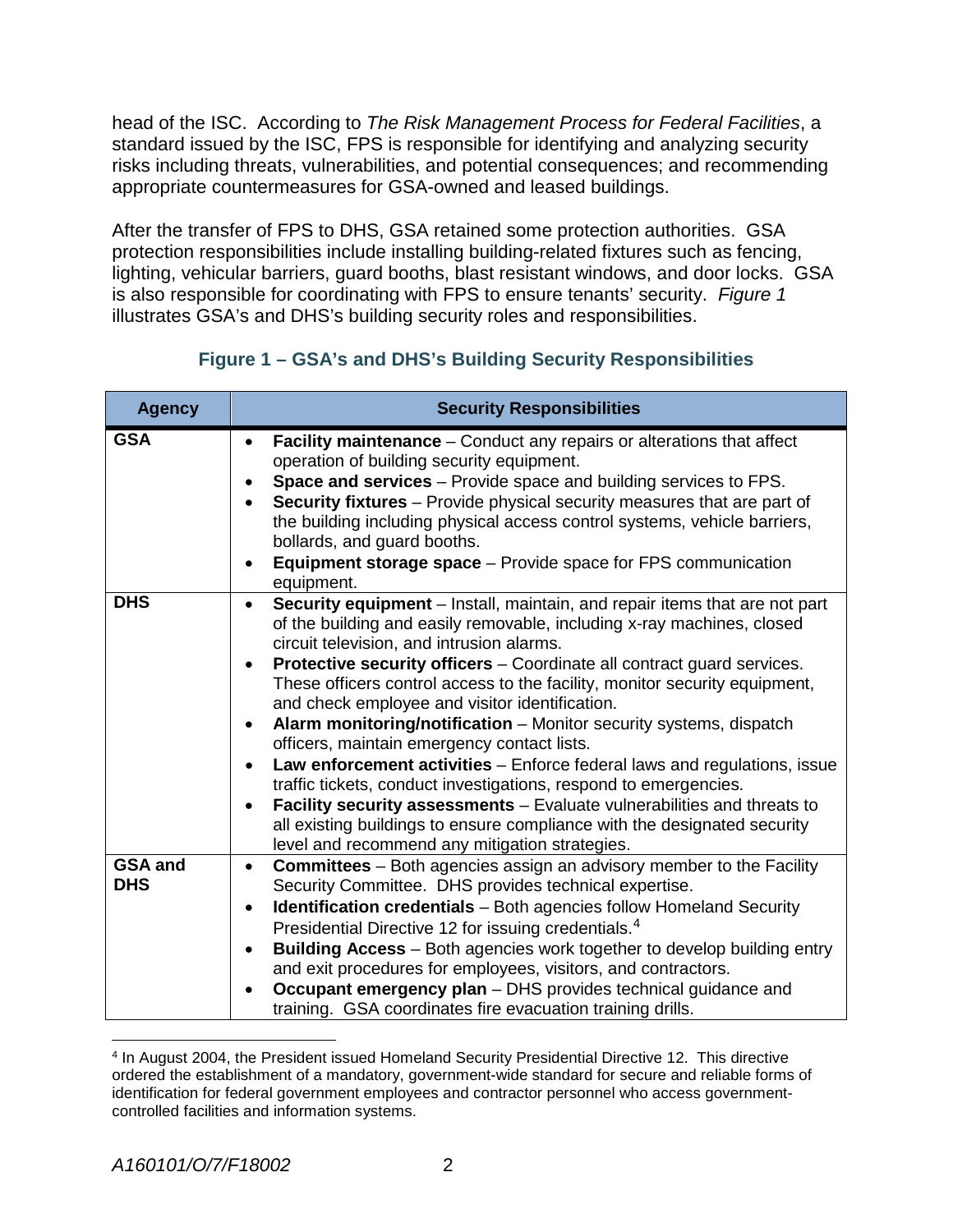#### **Additional Requirements and Guidance**

 GSA, DHS, and the ISC established additional requirements and guidance to outline GSA's and FPS's security responsibilities after FPS was transferred to DHS. In addition, the ISC provided updated criteria for facility security assessments.

 **Memorandum of Agreement**. In June 2006, PBS and DHS signed a Memorandum of Agreement (MOA) outlining the responsibilities of each organization with regard to building security. According to the MOA, FPS is required to conduct facility security assessments of GSA buildings in accordance with ISC standards. The resulting facility security assessment report should include recommended countermeasures for identified vulnerabilities. The MOA also established that both organizations are responsible for the implementation of approved countermeasures, with FPS responsible for security equipment and GSA in charge of building security fixtures.

 summaries to PBS property managers and each building's Facility Security Committee chairperson. However, according to PBS and OMA management officials, FPS no complete facility security assessment reports. This 2006 MOA is outdated and has In addition, the MOA required FPS to provide facility security assessment executive longer prepares executive summaries and now provides PBS property managers the been under revision since 2008.

 **Presidential Policy Directive 21**. In February 2013, Presidential Policy Directive 21, *Critical Infrastructure Security and Resilience,* required the Secretary of Homeland Security to conduct comprehensive assessments of the vulnerabilities of the nation's critical infrastructure. This directive also designated both GSA and DHS as the responsible agencies for providing institutional knowledge and specialized expertise in support of security programs and activities for government buildings.

 **ISC Standard**. In August 2013, the ISC issued *The Risk Management Process for*  building security level and provide a single source of physical security countermeasures for federal buildings. The ISC updated the standard in November 2016. *Federal Facilities*, a standard to define the criteria and processes to determine the

 *Facility Security Committee*. According to the ISC standard, buildings with two or Committee). Security Committees are responsible for addressing building-specific countermeasures and practices. Security Committees include representatives of all responsible for funding its prorated share of the cost. According to the ISC standard, in buildings with one federal tenant, the tenant is the decision-maker for the building's security. Therefore, these buildings do not have Security more federal tenants should have a Facility Security Committee (Security security issues and approving the implementation of recommended federal tenants in the buildings, as well as FPS and GSA. However, FPS and GSA do not have voting rights unless they are tenants in the building. If the Security Committee approves a countermeasure, each federal tenant in the building is Committees.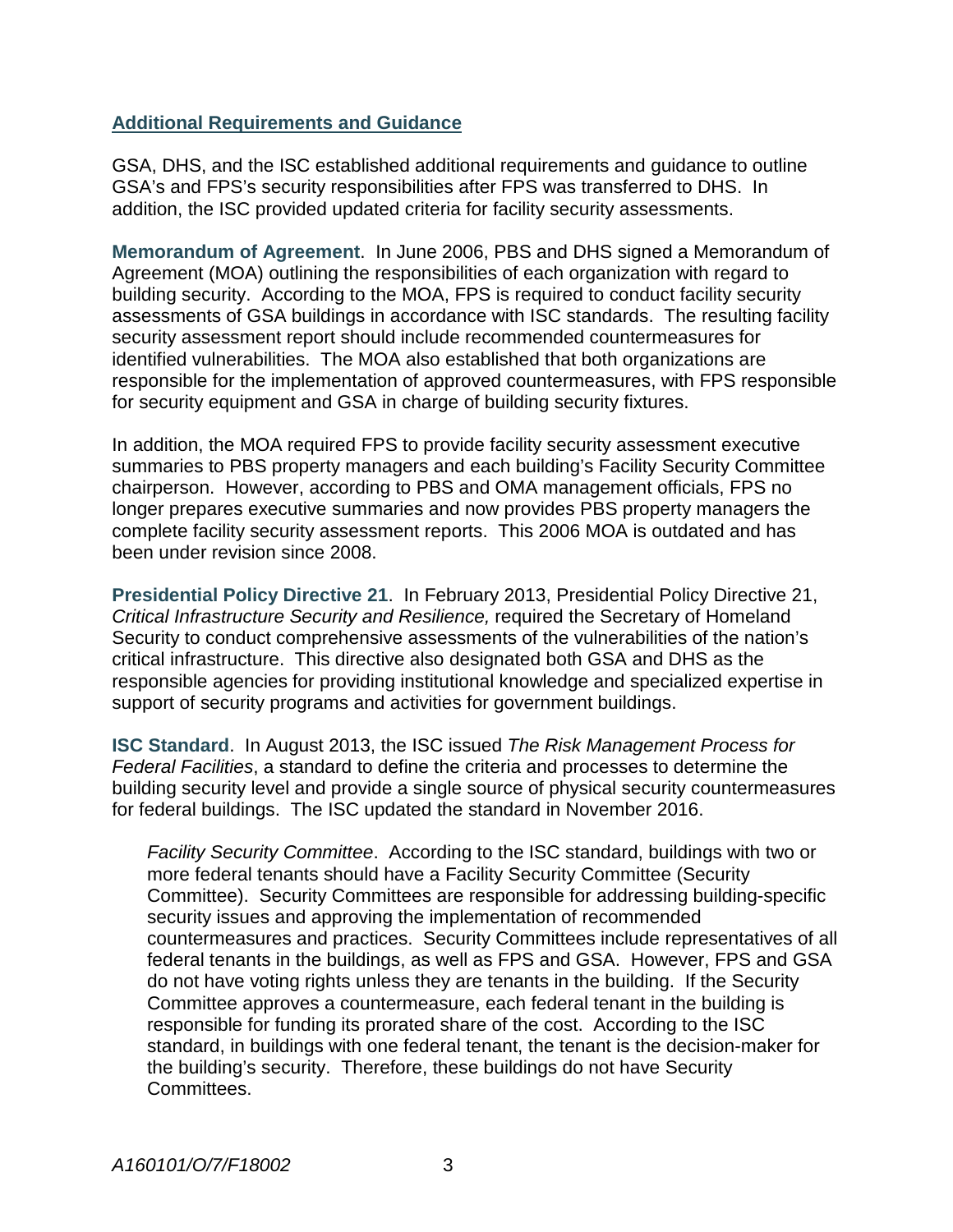*Facility Security Assessments and Security Levels*. The ISC standard requires FPS countermeasures. Security Committees use a building's facility security assessment report to: (1) evaluate security risk, (2) implement countermeasures to mitigate risk, and (3) allocate security resources effectively. For example, a facility to conduct facility security assessments to identify vulnerabilities and recommend security assessment report might include a recommendation to install cameras and relocate a loading dock. Upon deliberation, a Security Committee might decide only to install the cameras.

 level, which determines the required protection level. Security levels range from FPS, in consultation with the Security Committee, assigns a building's security Level 1 (lowest risk) to Level 5 (highest risk) and dictate the frequency of the facility security assessments for that building (see *Figure 2.*)

| <b>Security Level</b>                                       | <b>Facility Security</b><br><b>Assessment Frequency</b> | <b>Examples of Buildings</b>                                           |
|-------------------------------------------------------------|---------------------------------------------------------|------------------------------------------------------------------------|
| Levels 1 and $2 -$<br>Minimum to Low Risk                   | Every 5 Years                                           | Agency field offices or small<br>offices in leased commercial<br>space |
| Levels 3, 4, and $5-$<br>Medium to Very High<br><b>Risk</b> | Every 3 Years                                           | Agency headquarters or U.S.<br>courthouses                             |

## **Figure 2 – Facility Security Assessment Frequency**

 population, building size, and threat to tenant agencies. In addition, intangibles (such as a short duration occupancy) can be used to adjust the security level. The security level is based on five factors: mission criticality, symbolism, building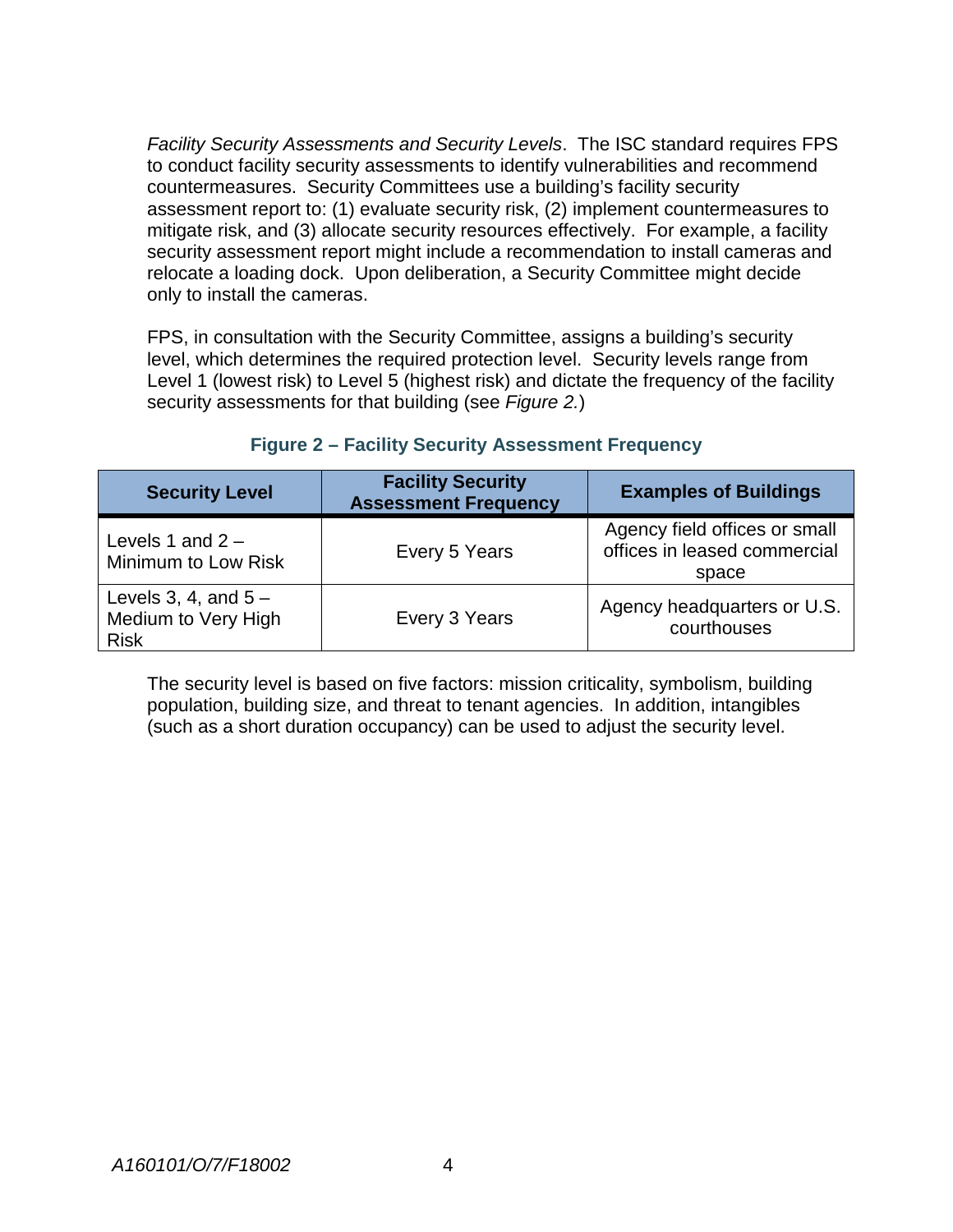## <span id="page-7-0"></span>*Results*

 buildings and its tenants. According to OMA and PBS management officials, PBS property managers should receive facility security assessment reports from FPS and review the reports to identify countermeasures and issues that can be corrected. review the reports to identify countermeasures and issues that can be corrected.<br>However, we found that GSA did not have the facility security assessment reports for most of the buildings we sampled. GSA should be using facility security assessment reports to ensure the protection of its

#### **Finding – To fulfill its building protection responsibilities, GSA should ensure that it receives and uses facility security assessment reports.**

 sample selection) and requested the facility security assessment reports from the PBS property managers. Of the 45 buildings in our sample, PBS property managers could not receive the reports from FPS; and not all the property managers followed up with FPS to obtain the reports. During our audit, we selected a sample of 45 buildings from the active building inventories in Regions 2, 4, and 7 (see *Appendix A* for additional information on our only provide the facility security assessment reports for 11 buildings. The PBS property managers did not have the facility security assessment reports for the remaining 34 buildings in our sample (76 percent). According to the PBS property managers, they did

FPS to obtain the reports.<br>During our audit, most of the missing reports were eventually obtained. OMA regional assessment reports from DHS or the building's designated official.<sup>5</sup> DHS provided 29 reports and the designated official provided 1. The remaining four reports could not be officials, PBS property managers, and the audit team requested the 34 facility security accounted for.

 reports, they would have been aware of the recommended countermeasures. Below Had PBS property managers obtained and reviewed the facility security assessment are a few examples of these recommended countermeasures:

- • Install: (1) closed circuit video and intrusion detection systems, (2) vehicle barriers, (3) additional lighting around perimeter of building, and (4) signage around building; and reconfigure air intakes. [Region 2]
- Develop a building security plan, install blast resistant windows, provide security awareness training, setup closed circuit video system maintenance plan and schedule, and secure doors leading to employee office space. [Region 4]
- install window protection, and repair/replace damaged fence posts and façade. • Install card readers at emergency exits and elevators, upgrade metal detectors, [Region 7]

<span id="page-7-1"></span>l building's designated official for facility security assessments. Therefore, he had a copy of the facility 5 For one building, GSA was the only tenant and the PBS Deputy Regional Commissioner was the security assessment report.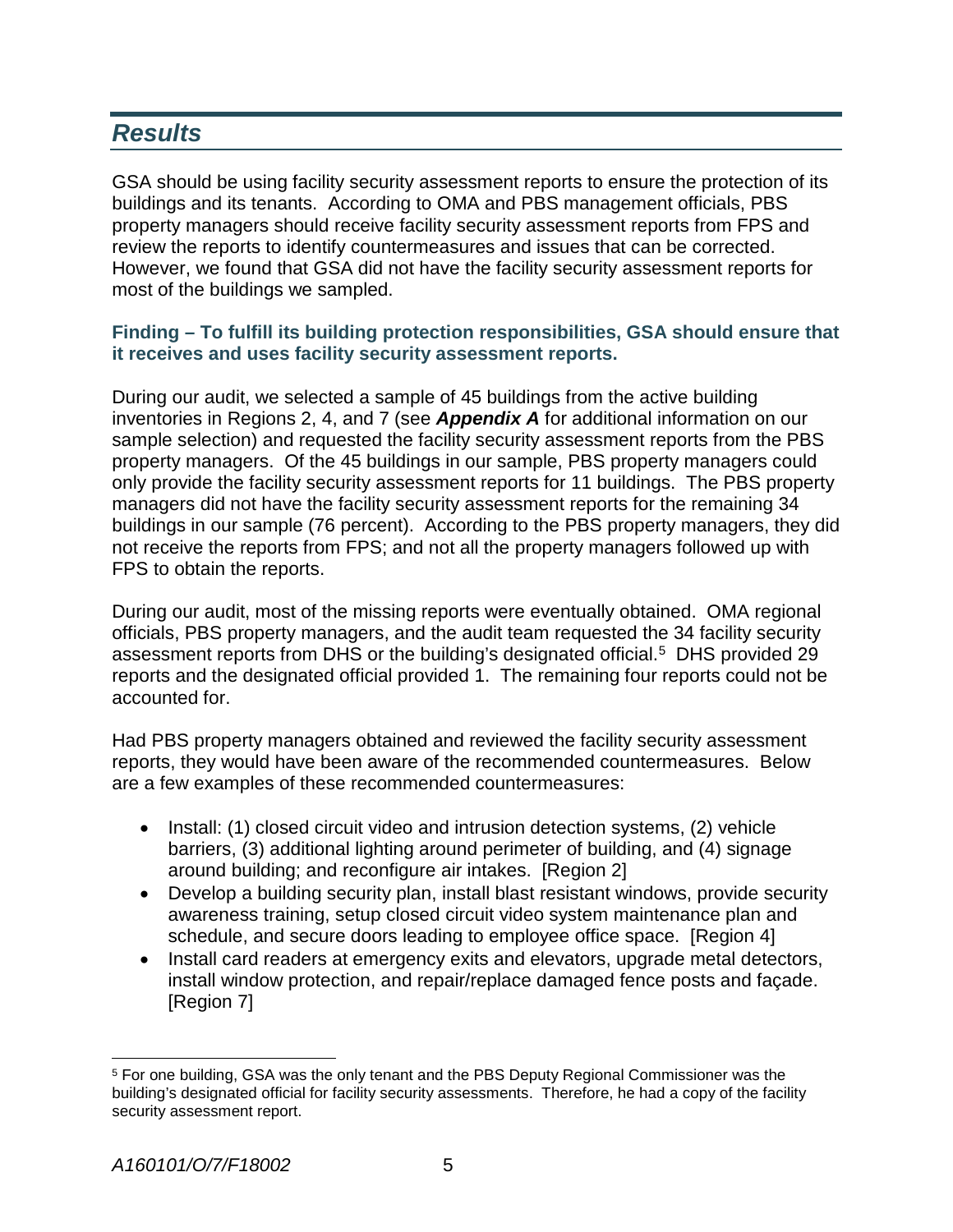Because PBS officials did not receive facility security assessment reports, PBS property managers were not aware of the building security vulnerabilities and the recommended countermeasures. They therefore lacked basic information needed to fulfill their implement approved countermeasures. This potentially puts the security of GSA responsibilities to engage with Security Committees on building security needs and buildings and tenants at risk.

 officials acknowledged that GSA needs a system to track facility security assessments. OMA and PBS management officials acknowledged that GSA does not have policies or procedures to ensure receipt of facility security assessment reports and require followup action with FPS when reports are not received. In addition, OMA management

 Subsequent to our audit fieldwork, on June 13, 2017, GSA issued GSA Order OMA *Countermeasures*. This order defines PBS's and OMA's responsibilities regarding the 1000.3, *Responsibilities for Implementation of Facility Security Assessment*  use of facility security assessment reports and the implementation of countermeasures.

Specifically, the order requires PBS to:

- Review the facility security assessment report for operational impacts and recommended countermeasures;
- Meet with OMA and FPS; and
- Attend Security Committee meetings.

The order also requires OMA to:

- Review the facility security assessment report to coordinate with PBS and FPS on the implementation of recommended countermeasures;
- Attend Security Committee meetings;
- Act as a liaison between PBS and FPS for countermeasures and security levelrelated discussions; and
- Document recommended countermeasures not approved by the Security Committee.

 the receipt of the reports and ensure that GSA staff receive training on their The new policy clarifies the responsibilities of both OMA and PBS with regard to reviewing facility security assessment reports and implementing the recommended countermeasures. However, GSA still must take additional steps to monitor and track responsibilities.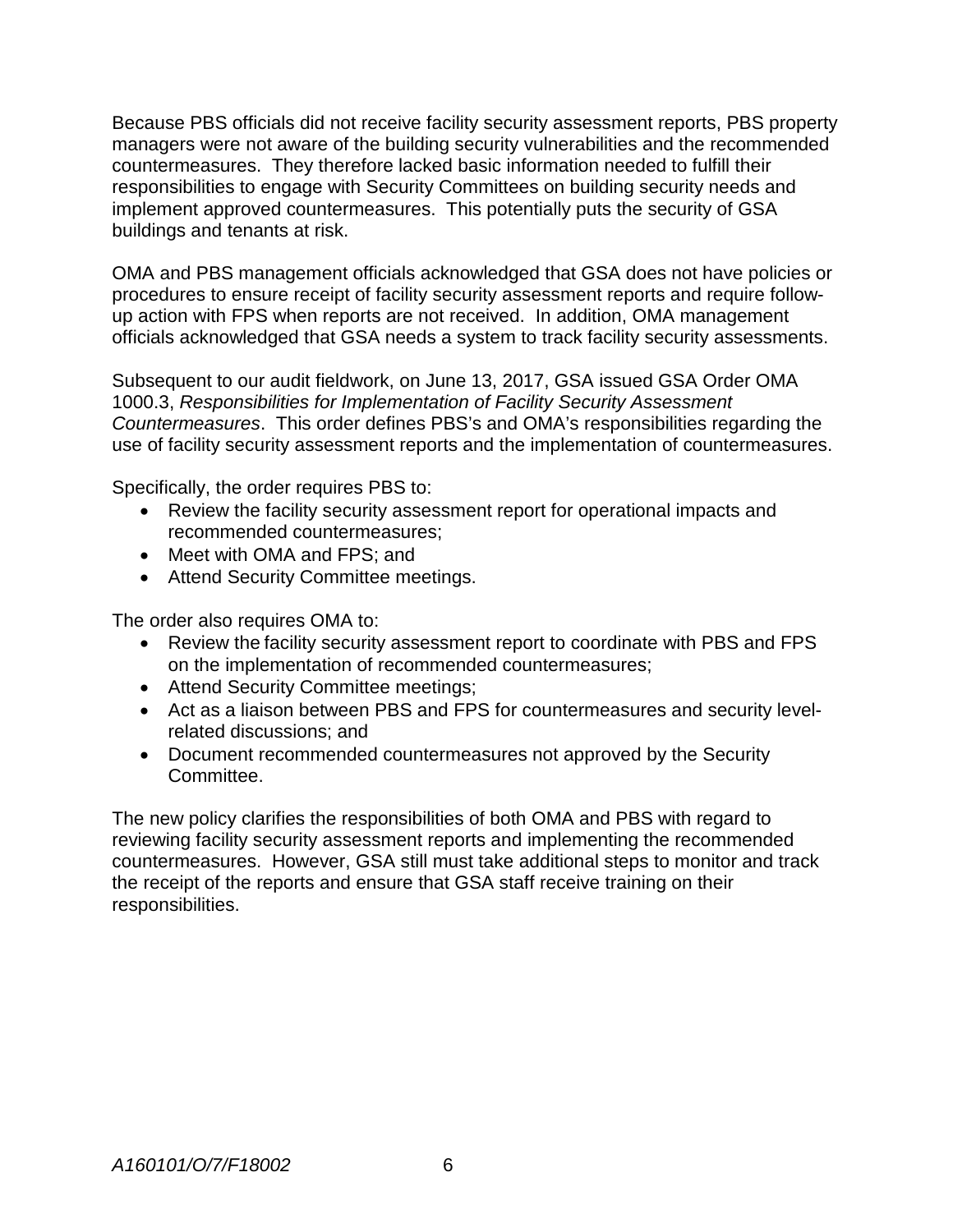## *Conclusion*

 buildings and its tenants. According to OMA and PBS management officials, PBS property managers should receive facility security assessment reports from FPS and review the reports to identify countermeasures and issues that can be corrected. review the reports to identify countermeasures and issues that can be corrected.<br>However, we found that GSA did not have the facility security assessment reports for most of the buildings we sampled. Accordingly, GSA needs to take steps to track GSA should be using facility security assessment reports to ensure the protection of its facility assessment reports and to ensure staff understand their responsibilities regarding the use of the reports and the implementation of countermeasures.

## **Recommendations**

We recommend the GSA Acting Administrator:

- 1. Implement policies and procedures to:
	- a. Monitor and track facility security assessment reports. This should include developing an automated methodology to track whether PBS received the facility security assessment reports.
	- b. Require that PBS and OMA officials follow up with FPS when reports are not received.
- 2. Require training for PBS property managers on the use of facility security assessment reports.

## **GSA Comments**

In its response, GSA concurred with our recommendations. GSA's comments are included in their entirety in *Appendix B.* 

#### **Audit Team**

This audit was managed by the Greater Southwest Region Audit Office and conducted by the individuals listed below:

| Paula Denman            | <b>Regional Inspector General for Auditing</b> |
|-------------------------|------------------------------------------------|
| <b>Grace McIver</b>     | <b>Audit Manager</b>                           |
| Hector Molina-Rodriguez | Auditor-In-Charge                              |
| Melissa Leediker        | Auditor                                        |
| <b>Enderick Lewis</b>   | Auditor                                        |
| Keith Migneault         | Auditor                                        |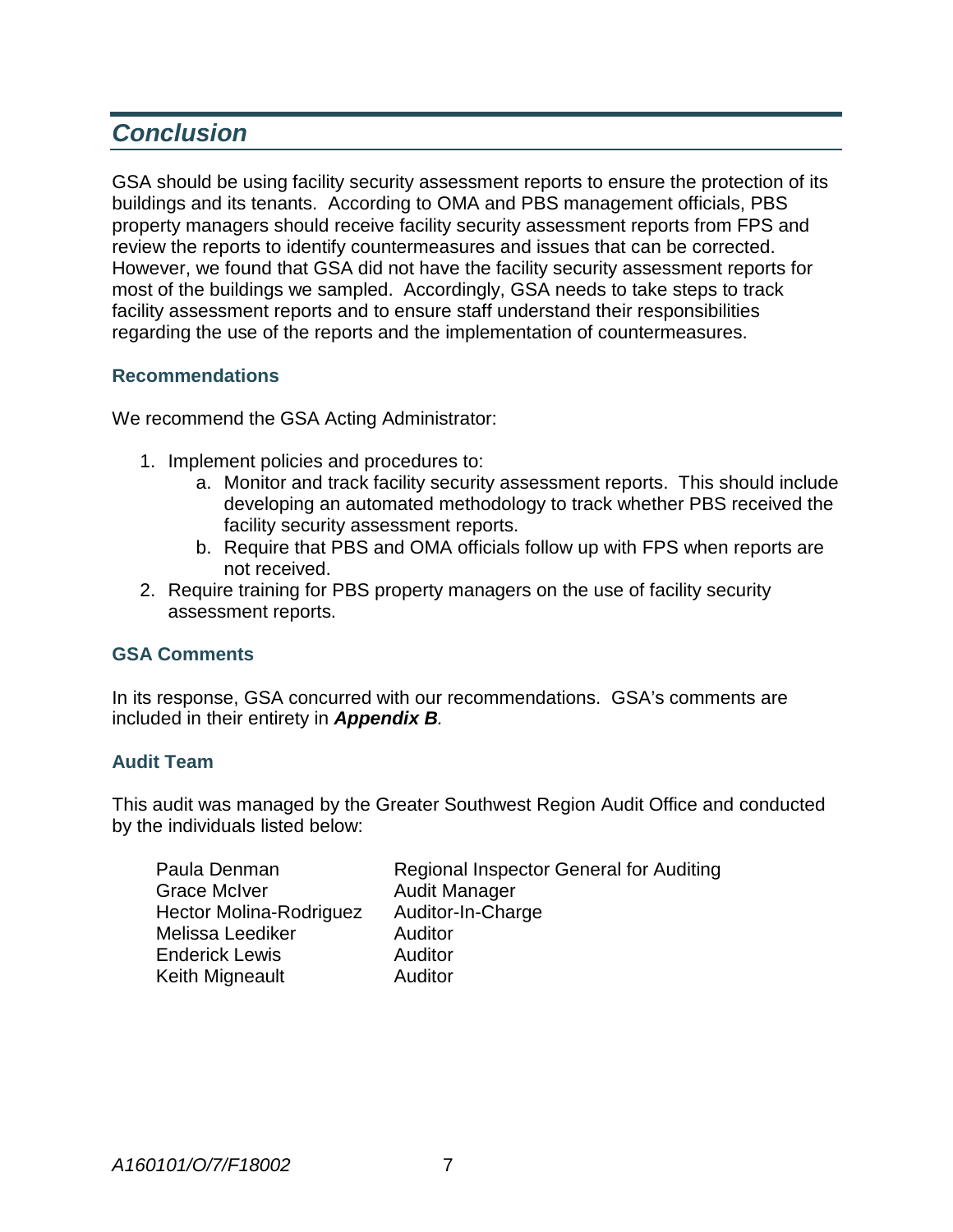## *Appendix A – Scope and Methodology*

 Regions 2, 4, and 7. To select our sample of buildings, we requested PBS provide the inventory of all GSA-owned and leased properties as of July 15, 2016. PBS officials provided an inventory of 9,259 properties. The inventory included three types of properties: buildings, structures, and land. We limited our scope to buildings because Our audit scope consisted of a judgmental sample of 45 active GSA buildings in properties classified as structures and land generally do not have tenants.<sup>6</sup>

The inventory also included active, decommissioned, and excess buildings.<sup>7</sup> Focusing on active buildings, we judgmentally selected three regions. We selected Regions 4 and 7 because they are the two regions with the most active buildings. We selected Region 2 because OMA management officials stated that obtaining facility security assessment reports for Region 2 buildings was challenging. See *Figure 3* for the distribution of the active buildings.

| <b>Region</b>  | <b>Number Buildings</b> | <b>Percentage of</b><br><b>Total</b> |
|----------------|-------------------------|--------------------------------------|
|                | 410                     | 5%                                   |
| $\overline{2}$ | 478                     | 6%                                   |
| 3              | 772                     | 9%                                   |
| $\overline{4}$ | 1,410                   | 16%                                  |
| 5              | 991                     | 11%                                  |
| 6              | 384                     | 4%                                   |
| 7              | 1,187                   | 14%                                  |
| 8              | 622                     | 7%                                   |
| 9              | 1,065                   | 12%                                  |
| 10             | 506                     | 6%                                   |
| 11             | 887                     | 10%                                  |
| Total          | 8,712                   | 100%                                 |

## **Figure 3 – Active Buildings in the Universe**

Note: Shaded rows indicate the regions included in our scope.

 2, 3, and 4. We did not include security levels 1 and 5 because level 1 buildings are After selecting Regions 2, 4, and 7, we limited the scope to buildings with security levels smaller sized buildings with a low risk level, and level 5 buildings have very high security and a high probability of facility security assessments being conducted and discussed at Security Committee meetings.

l

<span id="page-10-0"></span><sup>&</sup>lt;sup>6</sup> A parking garage is an example of a structure.

<span id="page-10-1"></span> 7 According to PBS officials, decommissioned buildings are buildings that will be demolished and excess buildings are buildings that GSA is trying to sell or donate.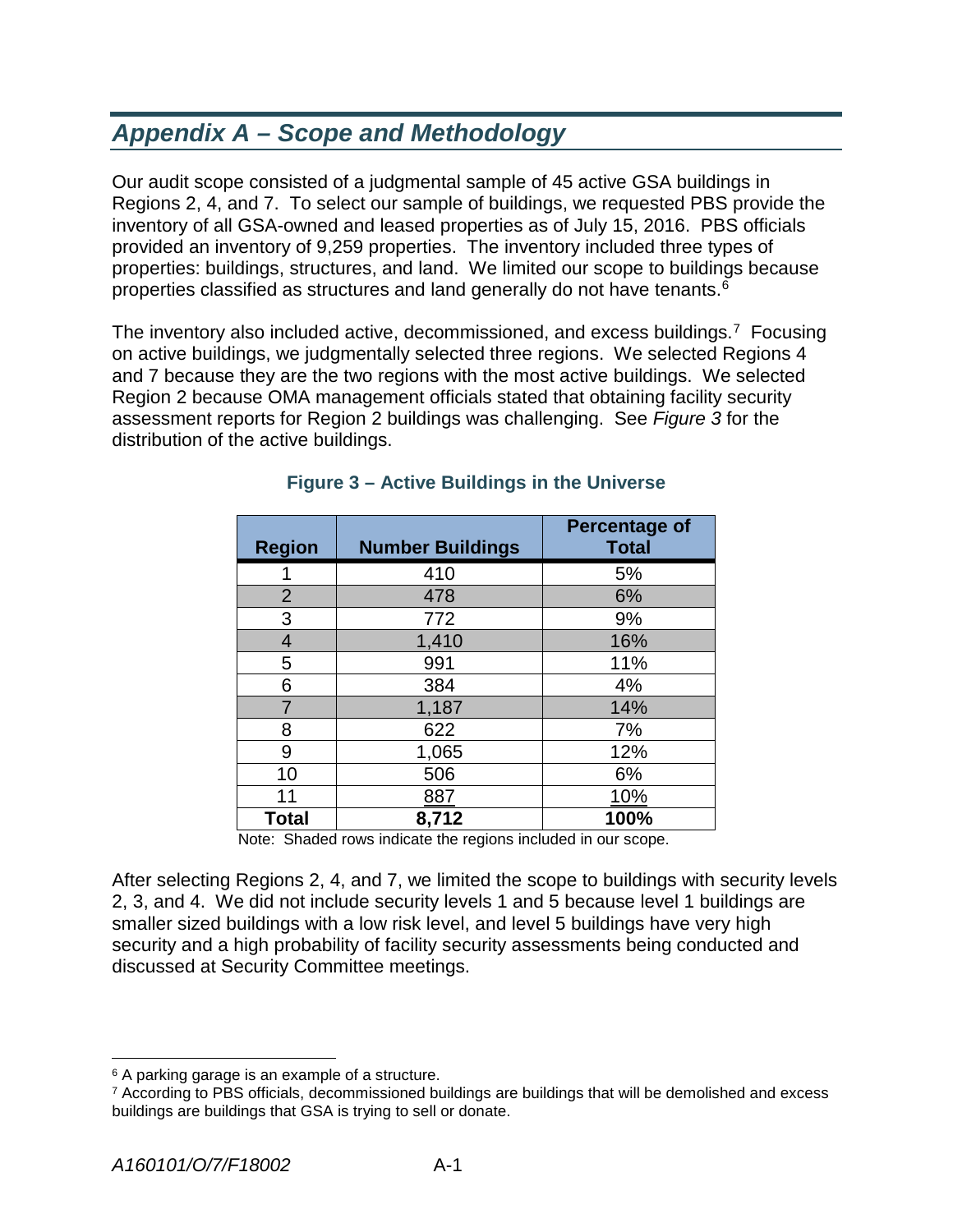From the three regions, we selected a total of 45 sample buildings based on the following:

- Number of buildings at security level 2, 3, and 4;
- Occupancy right (GSA-owned or leased); and
- Tenant type (single or multi-tenant).

See *Figure 4* for the attributes of the 45 sampled buildings.

|               |                                      | <b>Security Level</b> |               | <b>Occupancy Right</b> |                      | <b>Tenant Type</b> |               |                         |
|---------------|--------------------------------------|-----------------------|---------------|------------------------|----------------------|--------------------|---------------|-------------------------|
| <b>Region</b> | <b>Number of</b><br><b>Buildings</b> | $\mathbf{2}$          | ≏             |                        | GSA-<br><b>Owned</b> | Leased             | <b>Single</b> | Multi-<br><b>Tenant</b> |
|               |                                      | 5                     | ⌒             |                        |                      |                    |               |                         |
|               | 24                                   | 18                    |               |                        |                      | $-17$              | 12            | 12                      |
|               | 12                                   |                       | ◠<br><u>ت</u> |                        |                      |                    | <u>כ</u>      |                         |
| Total         | 45                                   | 30                    | 9             |                        | 18                   | 27                 | 21            | 24                      |

## **Figure 4 – Sampled Buildings' Attributes**

 In selecting our sample, we wanted to maintain a proportionate number of buildings from each selected region and security level.

See *Figure 5* for the total number of buildings by region at security level 2, 3, and 4.

## **Figure 5 – Buildings by Region**

| <b>Region</b> | <b>Number of</b><br><b>Security</b><br>Level 2, 3, or<br><b>4 Buildings</b> | Percentage of<br><b>Total Security</b><br>Level 2, 3, or 4<br><b>Buildings</b> | <b>Number of</b><br><b>Sampled</b><br><b>Buildings</b> | <b>Percentage of</b><br><b>Sampled</b><br><b>Buildings</b> |
|---------------|-----------------------------------------------------------------------------|--------------------------------------------------------------------------------|--------------------------------------------------------|------------------------------------------------------------|
| 2             | 372                                                                         | 17%                                                                            |                                                        | 20%                                                        |
|               | 1,030                                                                       | 47%                                                                            | 24                                                     | 53%                                                        |
|               | <u>781</u>                                                                  | 36%                                                                            | 12                                                     | 27%                                                        |
| Total         | 2,183                                                                       | 100%                                                                           | 45                                                     | 100%                                                       |

See *Figure 6* for the number of buildings by security level for Regions 2, 4, and 7.

## **Figure 6 – Buildings by Security Level**

| <b>Security</b><br><b>Level</b> | <b>Number of</b><br><b>Buildings</b> | <b>Percentage of</b><br><b>Total Buildings</b> | <b>Number of</b><br><b>Sampled</b><br><b>Buildings</b> | <b>Percentage of</b><br><b>Sampled</b><br><b>Buildings</b> |
|---------------------------------|--------------------------------------|------------------------------------------------|--------------------------------------------------------|------------------------------------------------------------|
|                                 | 1,502                                | 69%                                            | 30                                                     | 67%                                                        |
|                                 | 434                                  | 20%                                            |                                                        | 20%                                                        |
|                                 | <u>247</u>                           | <u> 11%</u>                                    |                                                        | <u>13%</u>                                                 |
| Total                           | 2,183                                | 100%                                           | 45                                                     | 100%                                                       |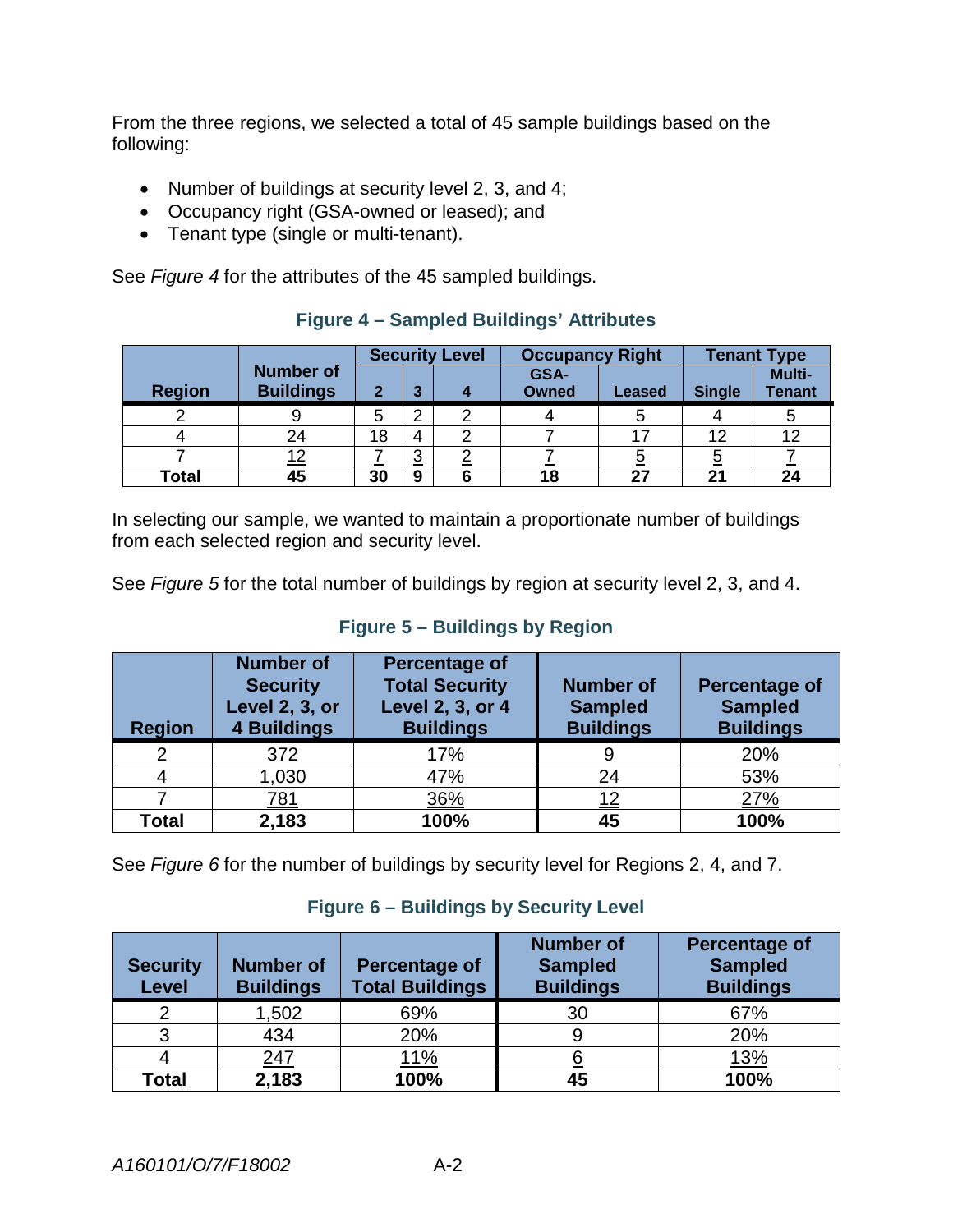To accomplish our objectives, we:

- Reviewed the 2006 MOA between PBS and DHS to obtain an understanding of its requirements;
- Reviewed the ISC standards to obtain an understanding of facility security assessments for federal buildings;
- responsibilities of PBS property managers regarding the receipt and use of • Interviewed PBS and OMA management officials to determine the roles and facility security assessment reports;
- Reviewed facility security assessment reports provided by PBS and DHS officials to document the recommended countermeasures;
- Interviewed PBS property managers and OMA regional officials to: (1) determine if they received the facility security assessment reports, and (2) gain an understanding of their roles and responsibilities regarding the receipt and use of facility security assessment reports; and
- • Contacted DHS officials to obtain the status of the MOA and facility security assessment reports.

 generally accepted government auditing standards. Those standards require that we plan and perform the audit to obtain sufficient, appropriate evidence to provide a reasonable basis for our findings and conclusions based on our audit objectives. We believe that the evidence obtained provides a reasonable basis for our finding and We conducted the audit between June 2016 and May 2017 in accordance with conclusions based on our audit objectives.

## **Internal Controls**

 objectives of the audit. Identified internal control issues are discussed in the Results Our assessment of internal controls was limited to those necessary to address the section of this report.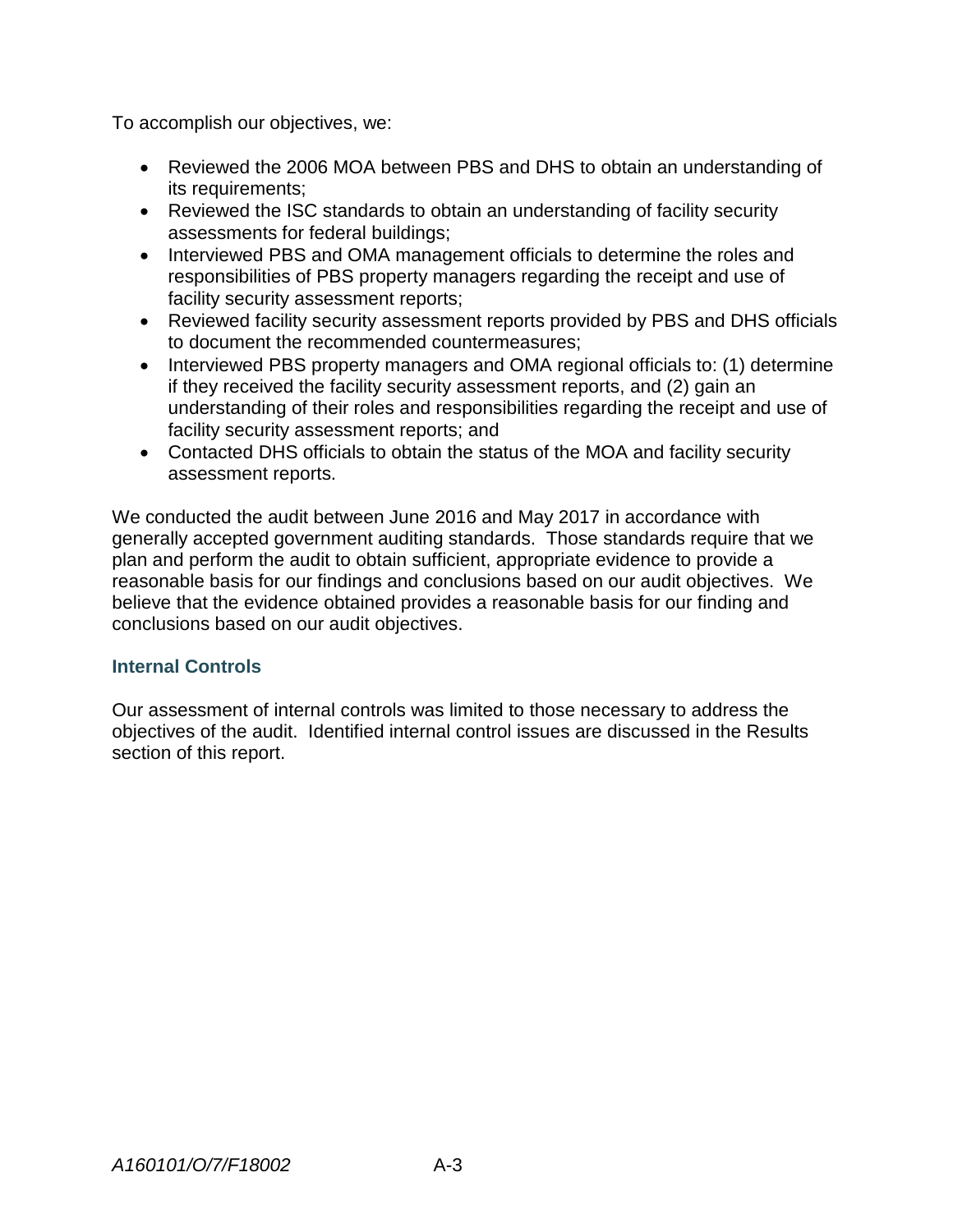## <span id="page-13-0"></span>*Appendix B – GSA Comments*

| GSL<br>November 21, 2017                                                                                                                                                                                                        | Office of Mission Assurance                                                                                                                                                                                                                                   |  |  |  |
|---------------------------------------------------------------------------------------------------------------------------------------------------------------------------------------------------------------------------------|---------------------------------------------------------------------------------------------------------------------------------------------------------------------------------------------------------------------------------------------------------------|--|--|--|
| <b>MEMORANDUM FOR:</b>                                                                                                                                                                                                          | CAROL F. OCHOA<br><b>INSPECTOR GENERAL</b><br>OFFICE OF THE INSPECTOR GENERAL                                                                                                                                                                                 |  |  |  |
| FROM:                                                                                                                                                                                                                           | ROBERT J. CARTER<br><b>ASSOCIATE ADMINISTRATOR</b><br>OFFICE OF MISSION ASSURANCE                                                                                                                                                                             |  |  |  |
|                                                                                                                                                                                                                                 | Thank you for the opportunity to review and comment on the draft the U.S. General Services<br>Administration (GSA) Office of Inspector General's (OIG) report entitled GSA Should Monitor<br>and Track Facility Security Assessments, dated October 27, 2017. |  |  |  |
| take the following actions:                                                                                                                                                                                                     | In the report, the OIG issued two (2) recommendations to GSA. The OIG recommends that GSA                                                                                                                                                                     |  |  |  |
| 1. Implement policies and procedures to:                                                                                                                                                                                        |                                                                                                                                                                                                                                                               |  |  |  |
| a. Monitor and track facility security assessment reports. This should include developing<br>an automated methodology to track whether the Public Buildings Service (PBS) received<br>the facility security assessment reports. |                                                                                                                                                                                                                                                               |  |  |  |
| b. Require that PBS and the Office of Mission Assurance (OMA) officials follow up with<br>the Federal Protective Service (FPS) when reports are not received.                                                                   |                                                                                                                                                                                                                                                               |  |  |  |
| reports.                                                                                                                                                                                                                        | 2. Require training for PBS property managers on the use of facility security assessment                                                                                                                                                                      |  |  |  |
| released.                                                                                                                                                                                                                       | GSA concurs with your recommendations. We have no further comment until the final Report is                                                                                                                                                                   |  |  |  |
| If you have further questions, please contact me at (202) 604-3412.<br>Röbert J. Carter Theory<br>Associate Administrator<br>Office of Mission Assurance                                                                        |                                                                                                                                                                                                                                                               |  |  |  |
|                                                                                                                                                                                                                                 |                                                                                                                                                                                                                                                               |  |  |  |